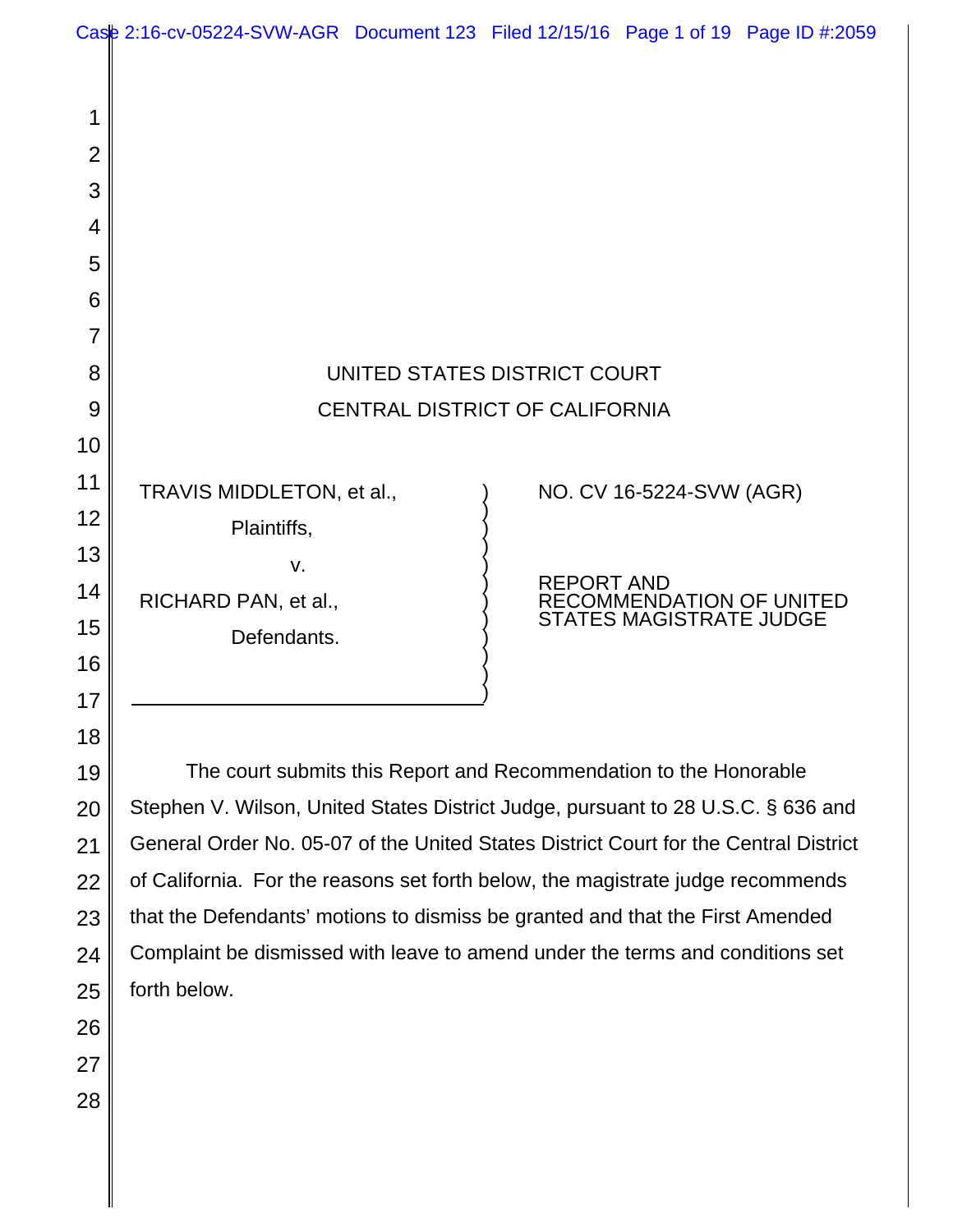17

18

19

20

21

22

23

24

25

26

27

1

# **SUMMARY OF PROCEEDINGS**

4 5 6 7 8 9 10 11 12 13 14 15 16 On August 10, 2016, the remaining Plaintiffs<sup>1</sup> Travis Middleton, Eric Durak, Jade Baxter, Julianna Pearce, Candyce Estave, Denise Michele Derusha, Melissa Christou, Andrea Lewis, Rachil Vincent, Don Demanlevesde, Jessica Haas, Paige Murphy, Lori Strantz, Anwanur Gielow, Lisa Ostendorf, JuliaAnne Whitney, Alice Tropper, Bret Nielsen, Brent Haas, Muriel Rosensweet and Marina Read, proceeding *pro se*, filed a First Amended Complaint ("FAC") against the following remaining two categories of defendants: $2$  (1) Legislative Defendants Richard Pan, Win-Li Wang, Martin Jeffrey "Marty" Block, Gerald A. "Jerry" Hill, Holly Mitchell, Catharine Baker, Christina Garcia, Adrin Nazarian, Jim Wood, Ben Allen, Kevin de Leon, Hannah-Beth Jackson, Jeff Stone, Richard Bloom, Bill Quirk, Lorena Gonzalez, Reginald Jones-Sawyer, Isadore Hall, Mark Leno, Bob Wieckowski, David Chiu, Evan Low, Anthony Rendon, Jim Beall, Robert Hertzberg, Mike McGuire, Lois Wolk, Bruce Wolk, Jim Cooper and Mark Stone; and (2) State Defendants Governor Brown, Ann Gust and the State of California.

On October 26, 2016, the Legislative Defendants and State Defendants filed motions to dismiss the FAC. (Dkt. No. 103, 105.) On November 16, 2016,

<sup>&</sup>lt;sup>1</sup> Five plaintiffs have filed notices of voluntary dismissal. (Dkt. No. 20 (Andy Taft); Dkt. No. 71 (Jackie Kozak); Dkt. No. 73 (Pam Corner); Dkt. No. 74 (Christie Macias); Dkt. No. 93 (Jodie Tiserrand).)

<sup>&</sup>lt;sup>2</sup> Plaintiffs filed notices of voluntary dismissal without prejudice of the<br>following defendants: Kevin McCarthy and Judy McCarthy (Dkt. No. 102). Plaintiffs have been unable to serve the following defendants: Dan Baker (Dkt. No. 22), Robbie Black (Dkt. No. 23), Cindy Block (Dkt. No. 24), Candace Chen (Dkt. No. 25), Kristen Cooper( Dkt. No. 26), George Eskin (Dkt. No. 27), Douglas Jackson (Dkt. No. 28), Annie Lam (Dkt. No. 29), Sue Lemke (Dkt. No. 30), Erika McGuire (Dkt. No. 31), Diana Nazarian (Dkt. No. 32), Laura L. Quirk (Dkt. No. 33), Kathy Stone (Dkt. No. 34), Jane Wood (Dkt. No. 35), Pat or Pak Lafkas (Dkt. No. 92), Robbie Block (Dkt. No. 120) and Sky Hill (Dkt. No. 121). Plaintiffs previously indicated that they do not intend to pursue defendants who are the subject of "Non Service Reports" filed by Plaintiffs. (Dkt. No. 96.)

<sup>28</sup> It is recommended that the court dismiss all of these defendants without prejudice.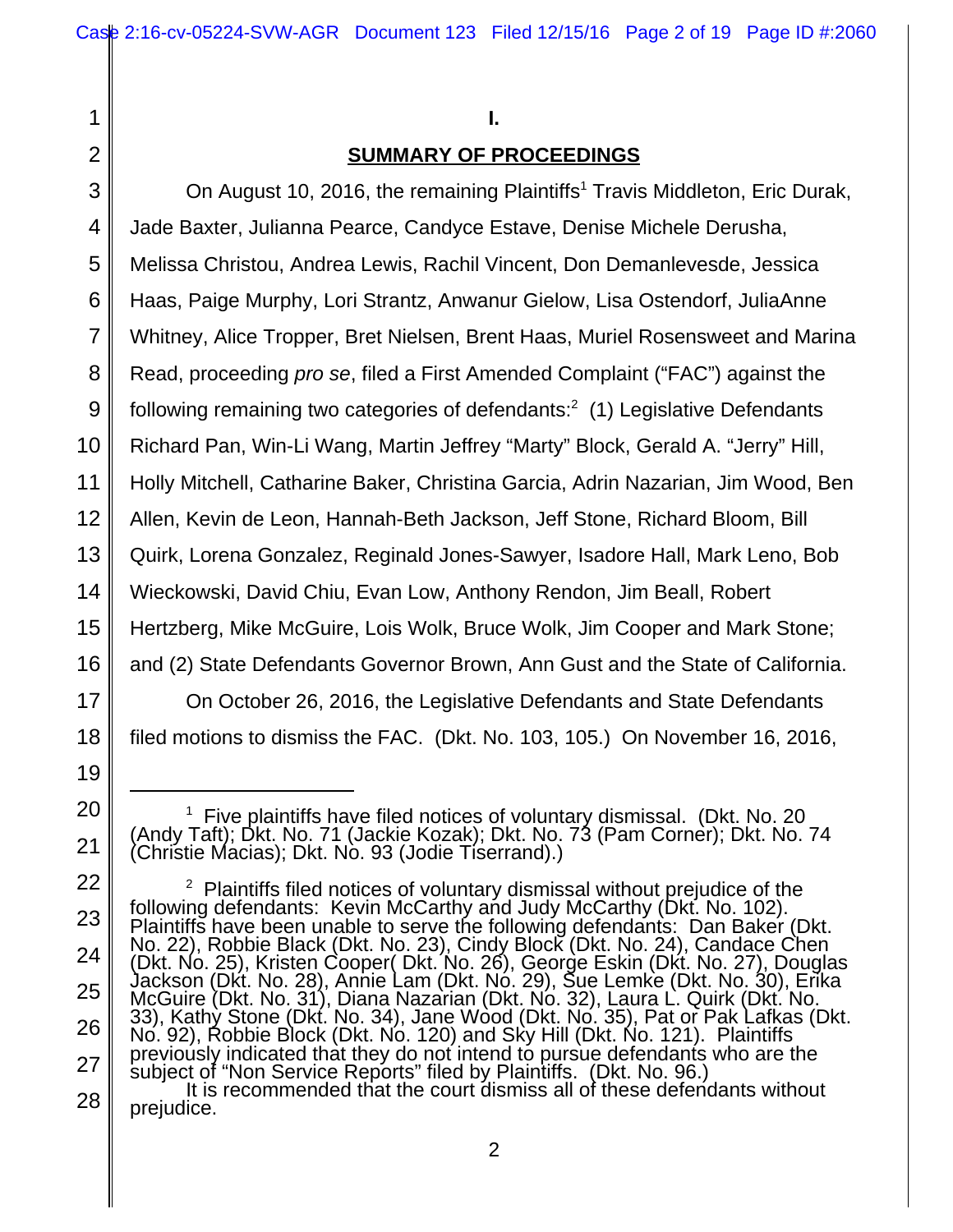1 2 3 4 5 6 Plaintiffs filed documents entitled "Notice to the Court to Obey Its Oath to the Constitution for the United States of America" and "Plaintiffs' Refusal for Fraud Pursuant to Fed. R. Civ. P. 1(b), UCC 1-103.6."3 (Dkt. Nos. 110, 112.) On November 29, 2016, the State Defendants filed a reply (Dkt. No. 118) and the Legislative Defendants filed a joinder (Dkt. No. 119). The matter came on for hearing on December 13, 2016 and was taken under submission.

### **II.**

# **FIRST AMENDED COMPLAINT**

9 10 11 12 Plaintiffs object to California's Senate Bill ("SB") 277, which repealed the personal belief exemption ("PBE") to California's immunization requirements for children entering public and private educational and child care facilities in California.

## **A. SB 277**

7

8

13

17

18

19

20

21

22

23

24

25

26

14 15 16 In enacting SB 277, the California Legislature declared that its intent was to provide a "means for the eventual achievement of total immunization of appropriate age groups against the following childhood diseases:

| (1) Diphtheria.                   |
|-----------------------------------|
| (2) Hepatitis B.                  |
| (3) Haemophilus infuenzae type b. |

- (4) Measles.
	- (5) Mumps.
- (6) Pertussis (whooping cough).
- (7) Poliomyelitis.
	- (8) Rubella.

27 28 <sup>3</sup> Plaintiffs also filed a Verified Petition for Writ of Mandamus. (Dkt. No. <sup>3</sup> Plaintiffs also filed a Verified Petition for Writ of Mandamus. (Dkt. No. 111.) The Petition was denied by the District Judge on November 22, 2016. (Dkt. No. 116.)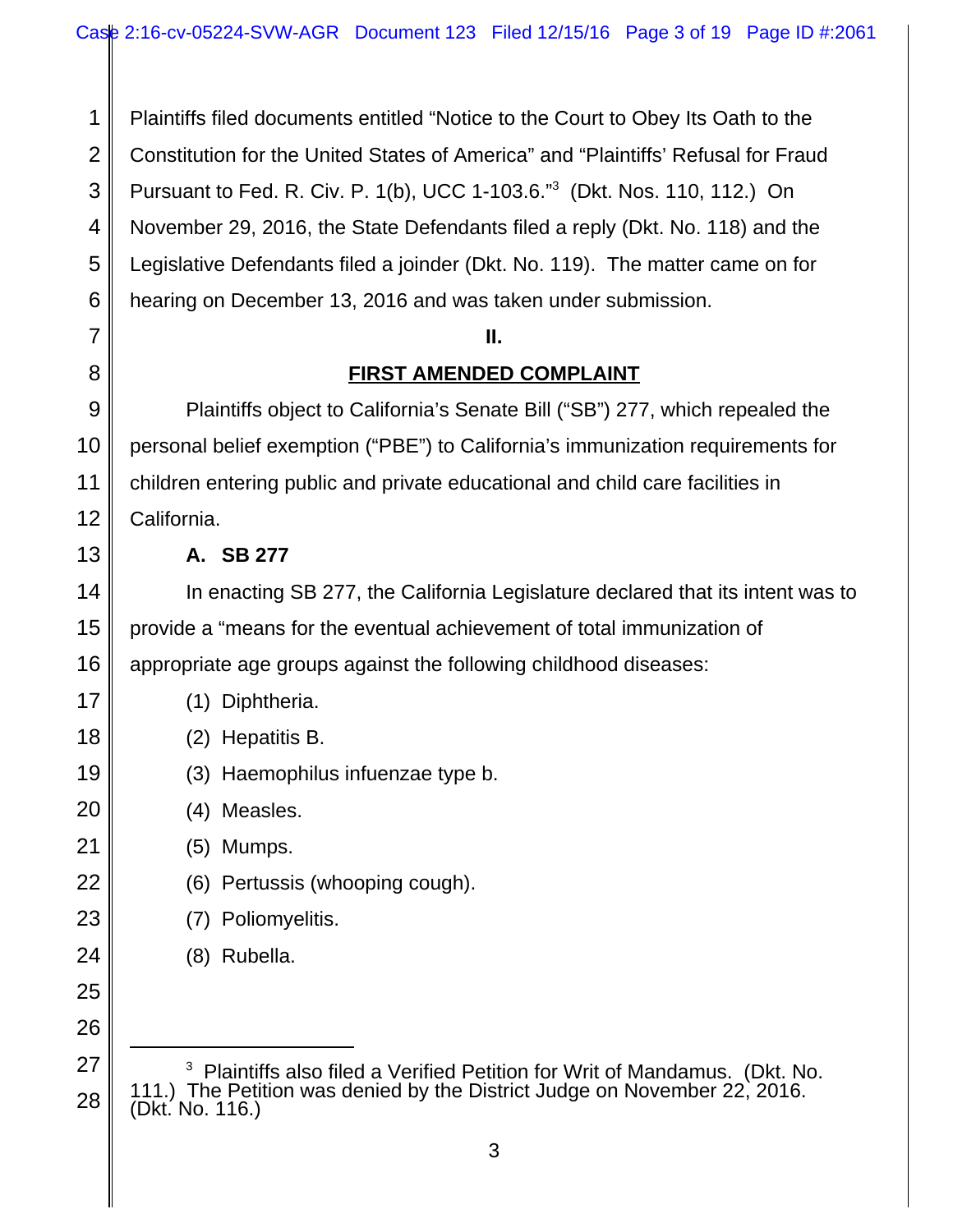(9) Tetanus.

1

2

8

(10)Varicella (chickenpox).

3 4 5 6 7 Cal. Health & Safety Code § 120325(a)(1)-(10). Under the current version of the law, a student who had a PBE on file before January 1, 2016 is allowed enrollment until the student entrolls in the next "grade span" as defined in the statute. Cal. Health & Safety Code § 120335(g). First time enrollees and students entering the 7th Grade are no longer allowed admission unless they have complied with the vaccination requirements. *Id.* § 120335(g)(3).

9 10 11 12 13 14 15 16 17 18 SB 277 provides for three exemptions to the vaccination requirements: (1) students who have on file "a written statement by a licensed physician to the effect that the physical condition of the child is such, or medical circumstances relating to the child are such, that immunization is not considered safe, indicating the specific nature and probable duration of the medical condition or circumstances, including, but not limited to, family medical history, for which the physician does not recommend immunization," *Id.* § 120370(a); (2) students who are in a home-based private school or enrolled in an independent study program and do not receive classroom-based instruction, *Id.* § 120335(f); and (3) students who qualify for an individualized education program, *Id.* § 120335(h).

19 20 The FAC attaches Governor Brown's transmittal dated June 30, 2015. (Exh. A to FAC.)

**B. Allegations**

Plaintiffs allege that immunizations contain a "toxic list of ingredients" including aluminum, formaldehyde and mercury thimerosol. (FAC at 5, 8-10.) According to Plaintiffs, Defendants have removed "the ability of parents to invoke their natural rights of self-preservation and or opt out of this criminal assault on their children's lives by being coerced, intimidated, and forced into compliance under this dark cloud of medical and political tyranny." (*Id.* at 12.)

21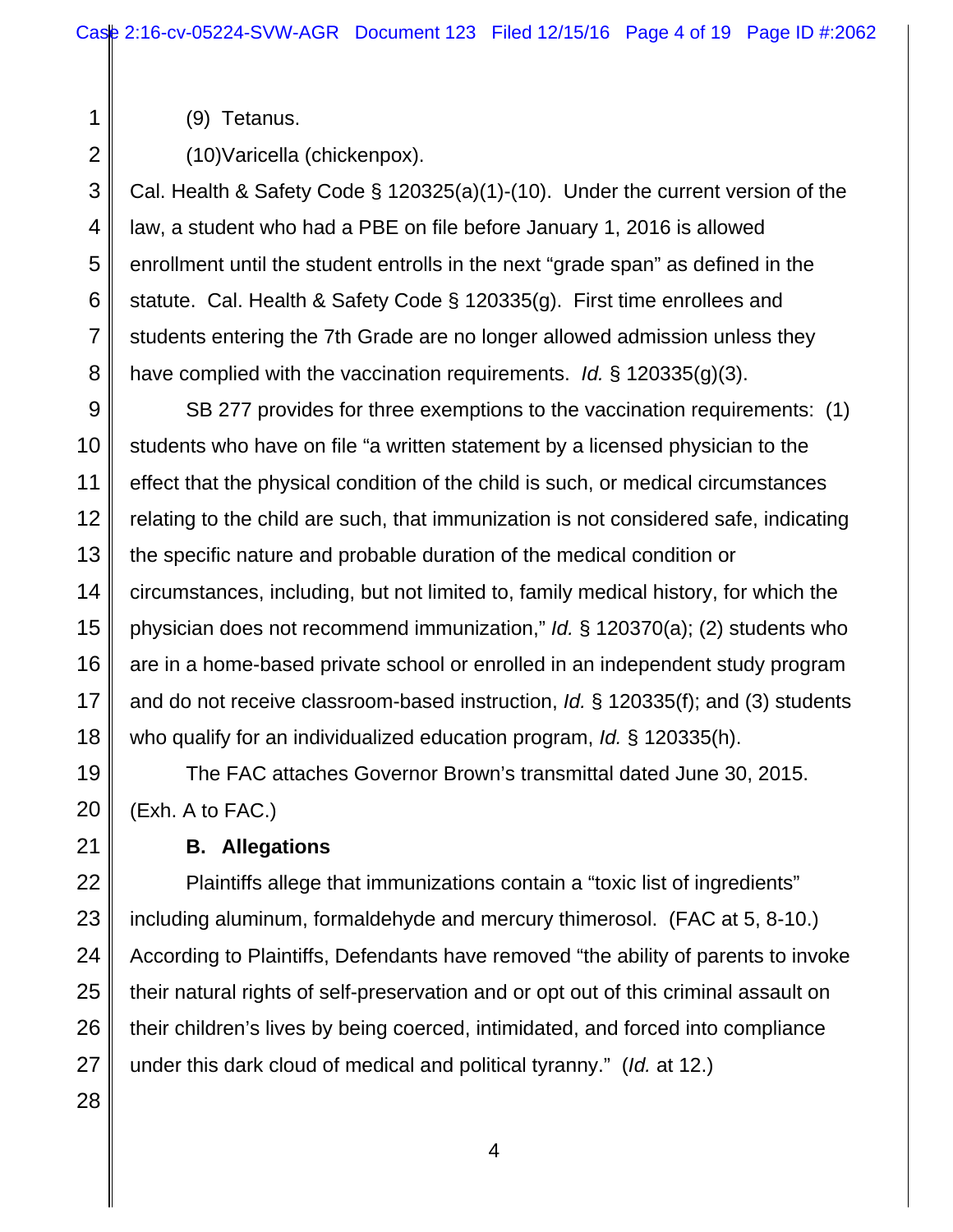1 2 3 4 5 6 7 8 9 10 11 12 13 Plaintiffs allege nine claims: (1) violation of RICO (Racketeering Influenced and Corrupt Organizations Act) claim under 18 U.S.C. § 1961, against all Defendants; (2) violation of RICO under 18 U.S.C. § 1962(a), (d), against all defendants; (3) conspiracy to promote the sale and use of biological weapons on California citizens in violation of 18 U.S.C. § 175, against the Legislative Defendants; (4) conspiracy to promote the sale and use of chemical weapons on California citizens in violation of 18 U.S.C. § 178, against Legislative Defendants; (5) violation of 18 U.S.C. § 241 against Legislative Defendants; (6) violation of 18 U.S.C. § 242 against Legislative Defendants; (7) violation of 42 U.S.C. § 1983 against Legislative Defendants; (8) violation of 42 U.S.C. § 1986 against Legislative Defendants; and (9) intentional infliction of emotional distress against all Defendants. Plaintiffs seek damages, declaratory judgment and an injunction against enforcement of SB 277.

### **III.**

### **DISCUSSION**

14

15

16

27

28

## **A. Fed. R. Civ. P. 12(b)(6)**

17 18 19 20 21 22 23 24 25 26 "To survive a motion to dismiss, a complaint must contain sufficient factual matter, accepted as true, to 'state a claim to relief that is plausible on its face." *Ashcroft v. Iqbal*, 556 U.S. 662, 678 (2009) (citation omitted). "A claim has facial plausibility when the plaintiff pleads factual content that allows the court to draw the reasonable inference that the defendant is liable for the misconduct alleged. The plausibility standard is not akin to a 'probability requirement,' but it asks for more than a sheer possibility that a defendant has acted unlawfully. Where a complaint pleads facts that are 'merely consistent with' a defendant's liability, it 'stops short of the line between possibility and plausibility of "entitlement to relief."'" *Id.* (citations omitted).

[T]he tenet that a court must accept as true all of the allegations contained in a complaint is inapplicable to legal conclusions. Threadbare recitals of the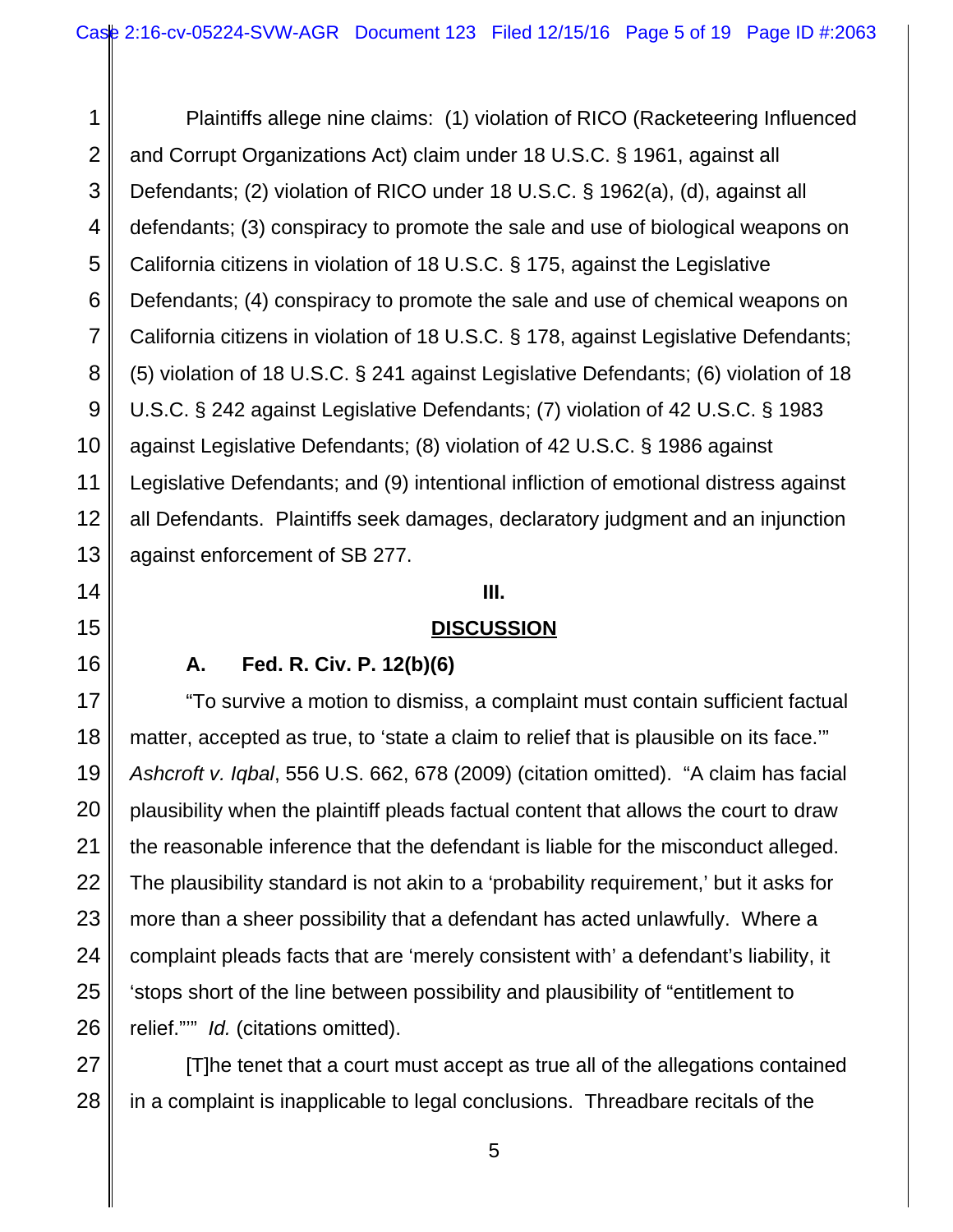1 2 3 4 5 6 elements of a cause of action, supported by mere conclusory statements, do not suffice. *Id.* at 678; *Bell Atlantic Corp. v. Twombly*, 550 U.S. 544, 555 (2007). "In sum, for a complaint to survive a motion to dismiss, the non-conclusory 'factual content,' and reasonable inferences from that content, must be plausibly suggestive of a claim entitling the plaintiff to relief." *Moss v. U.S. Secret Service*, 572 F.3d 962, 969 (9th Cir. 2009) (citation omitted).

As a general rule, the court must limit its review to the operative complaint. *See Lee v. City of Los Angeles*, 250 F.3d 668, 688 (9th Cir. 2001). Materials that are the subject of judicial notice and materials submitted as part of the complaint are not "outside" the complaint and may be considered. *Id.*; *Hal Roach Studios, Inc. v. Richard Feiner & Co., Inc*., 896 F.2d 1542, 1555 n.19 (9th Cir. 1990). Even if documents are not physically attached to the complaint, they may be considered if their authenticity is uncontested and the complaint necessarily relies on them. *Lee,* 250 F.3d at 688.

15 16 17 18 19 20 21 A *pro se* complaint is to be liberally construed. *Erickson v. Pardus*, 551 U.S. 89, 94 (2007) (per curiam). Before dismissing a *pro se* civil rights complaint for failure to state a claim, the plaintiff should be given a statement of the complaint's deficiencies and an opportunity to cure them unless it is clear the deficiencies cannot be cured by amendment. *Eldridge v. Block*, 832 F.2d 1132, 1135-36 (9th Cir. 1987). Nevertheless, "[u]nder Ninth Circuit case law, district courts are only required to grant leave to amend if a complaint can possibly be saved. Courts are not required to grant leave to amend if a complaint lacks merit entirely." *Lopez v. Smith*, 203 F.3d 1122, 1129 (9th Cir. 2000).

7

8

9

10

11

12

13

14

## **B. Legislative Immunity**

The claims in the FAC clearly seek to impose liability on the Legislative Defendants and Governor Brown for introducing, sponsoring, voting for, persuading others to vote for or signing into law SB 277.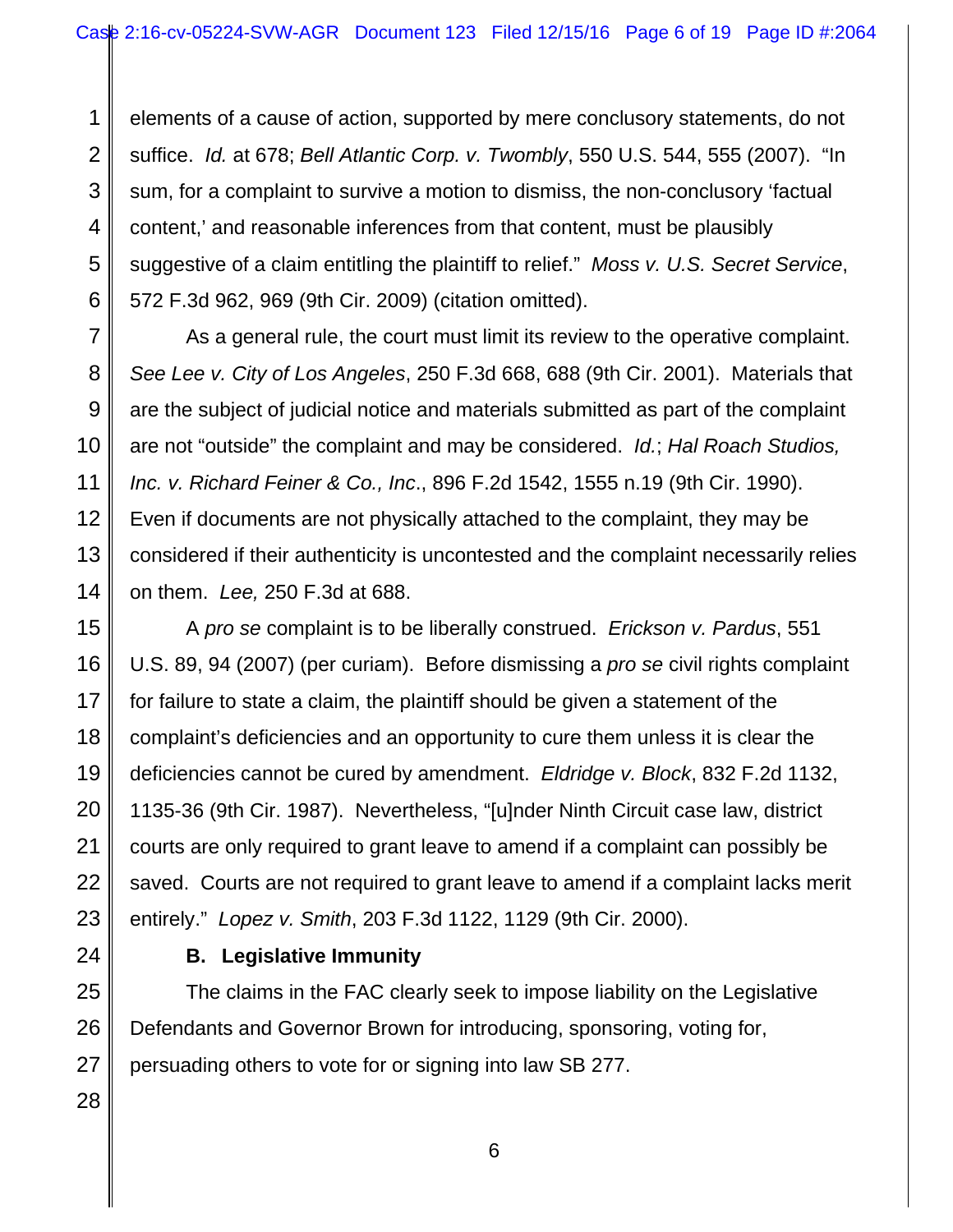"[F]ederal, state, and regional legislators are entitled to absolute immunity from civil liability for their legislative activities." *Bogan v. Scott-Harris*, 523 U.S. 44, 46 (1998) (§ 1983 action); *Chappell v. Robbins*, 73 F.3d 918, 920, 924 (9th Cir. 1996) (civil RICO). Legislative immunity is parallel to the immunity provided by the Speech or Debate Clause in the United States Constitution.<sup>4</sup> Id. at 920.

1

2

3

4

5

9

11

25

6 7 8 10 "Whether an act is legislative turns on the nature of the act, rather than on the motive or intent of the official performing it." *Bogan*, 523 U.S. at 54. Allegations that legislators had improper purposes or motives do not destroy legislative immunity. *Id.*; *Tenney v. Brandhove*, 341 U.S. 367, 377 (1951); *Chappell*, 73 F.3d at 921 (legislative immunity applies despite allegation that legislator sponsored and pushed legislation because he received bribes).

12 13 14 15 16 17 18 19 20 21 22 23 24 The acts of introducing, voting for, persuading colleagues to vote for, and signing legislation constitutes legislative activities entitled to absolute immunity. *Bogan*, 523 U.S. at 46, 55-56 (immunity applies regardless of whether officials are members of legislative or executive branch); *Community House, Inc. v. City of Boise*, 623 F.3d 945, 959-60 (9th Cir. 2010); *Single Moms, Inc. v. Montana Power Co.*, 331 F.3d 743, 750 (9th Cir. 2003) (applying legislative immunity to passage of legislation deregulating energy market); *San Pedro Hotel Co., Inc. v. City of Los Angeles*, 159 F.3d 470, 476 (9th Cir. 1998); *Chappell*, 73 F.3d at 921 (sponsoring and pushing for legislation are "quintessential legislative acts"); *see also Gravel v. United States*, 408 U.S. 606, 625 (1972) (legislative acts encompass "deliberative and communicative processes by which Members participate in . . . the consideration and passage or rejection of proposed legislation"; immunity extends to legislative aides and assistants).

<sup>26</sup> 27 28 <sup>4</sup> The Speech or Debate Clause of the United States Constitution provides <sup>4</sup> The Speech or Debate Clause of the United States Constitution provides<br>in pertinent part that senators and representatives are privileged "for any Speech or Debate in either House." Art. I, § 6, Cl. 1; *Scheuer v. Rhodes*, 416 U.S. 232, 240 (1974) ("The Federal Constitution grants absolute immunity to Members of both Houses of the Congress with respect to any speech, debate, vote, report, or action done in session.").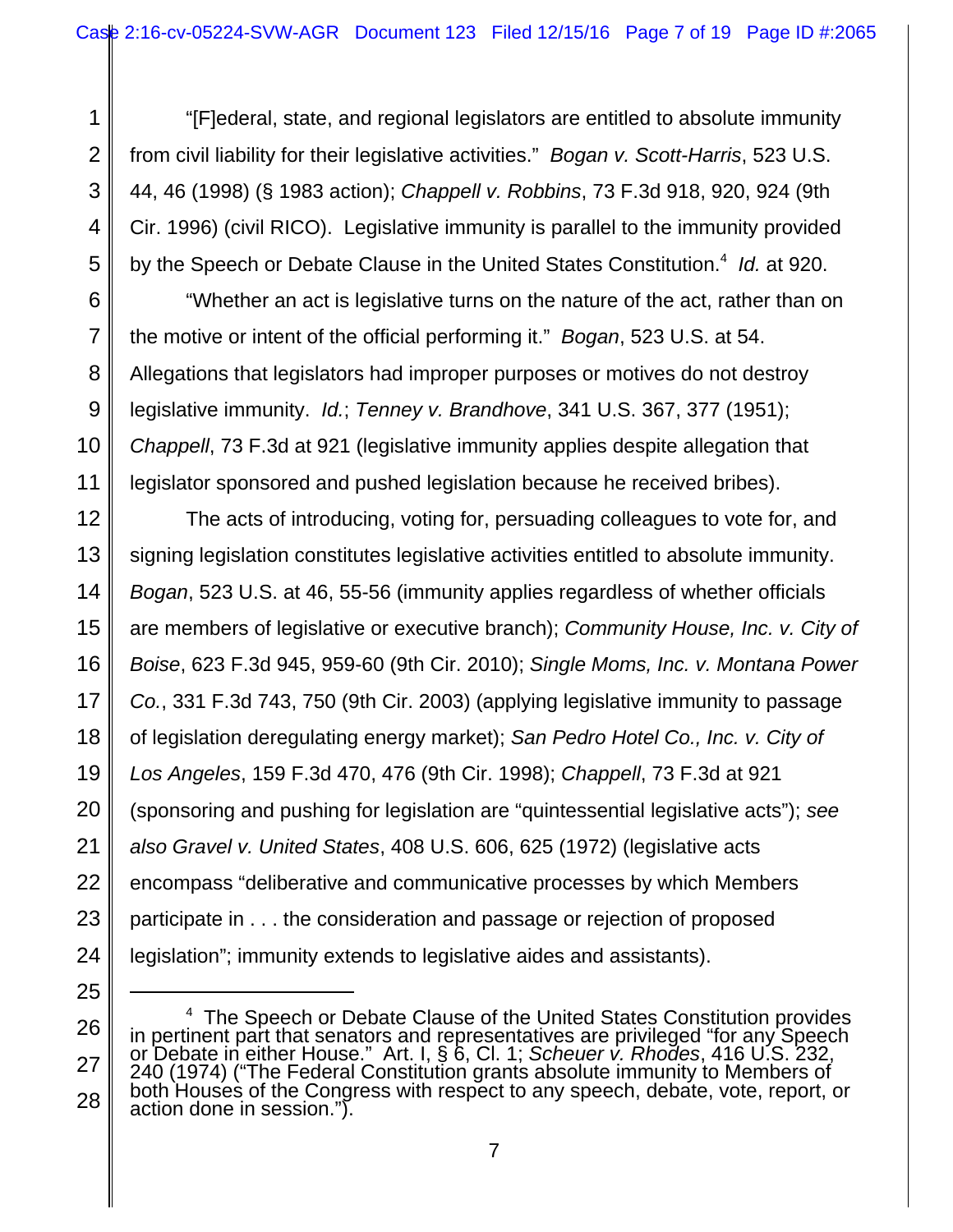1 2 3 4 Legislative immunity applies to actions for damages and injunctive relief. *Supreme Court of Va. v. Consumers Union of the U.S., Inc.*, 446 U.S. 719, 732- 33 (1980); *Schmidt v. Contra Costa Cnty.*, 693 F.3d 1122, 1132 (9th Cir. 2012) (§ 1983).

Legislative immunity also applies to California state law claims. *Id.* at 1138-39 (claims based on California Constitution).

It is recommended that Plaintiffs' claims against all individual Defendants be dismissed. Plaintiffs' injury results from passage of the legislation. Plaintiffs cannot a state a claim upon which relief could be granted because the conduct that caused their injuries is legislative and therefore immune. *See Chappell*, 73 F.3d at 921.

12

5

6

7

8

9

10

11

# **C. Eleventh Amendment Immunity**

13 14 15 16 The Eleventh Amendment bars suits in federal court for damages or injunctive relief against California. *Papasan v. Allain*, 478 U.S. 265, 276 (1986); *Ass'n des Eleveurs de Canards et d'Oies du Quebec v. Harris*, 729 F.3d 937, 943 (9th Cir. 2013).

17 18 19 20 21 22 23 24 Plaintiffs also name Governor Brown. In his official capacity, the Eleventh Amendment bars suits for damages. Under certain circumstances, prospective injunctive relief for federal claims is available against a state official under the *Ex* Parte Young exception.<sup>5</sup> Id. at 943. The state official ""must have some connection with the enforcement of the act"'" that "'must be fairly direct; a generalized duty to enforce state law or general supervisory power over the persons responsible for enforcing the challenged provision will not subject an official to suit.'" *Id.* (citations omitted).

25

<sup>27</sup> 28

<sup>&</sup>lt;sup>5</sup> The *Ex Parte Young* exception does not apply to state claims such as Plaintiffs' ninth claim for intentional infliction of emotional distress.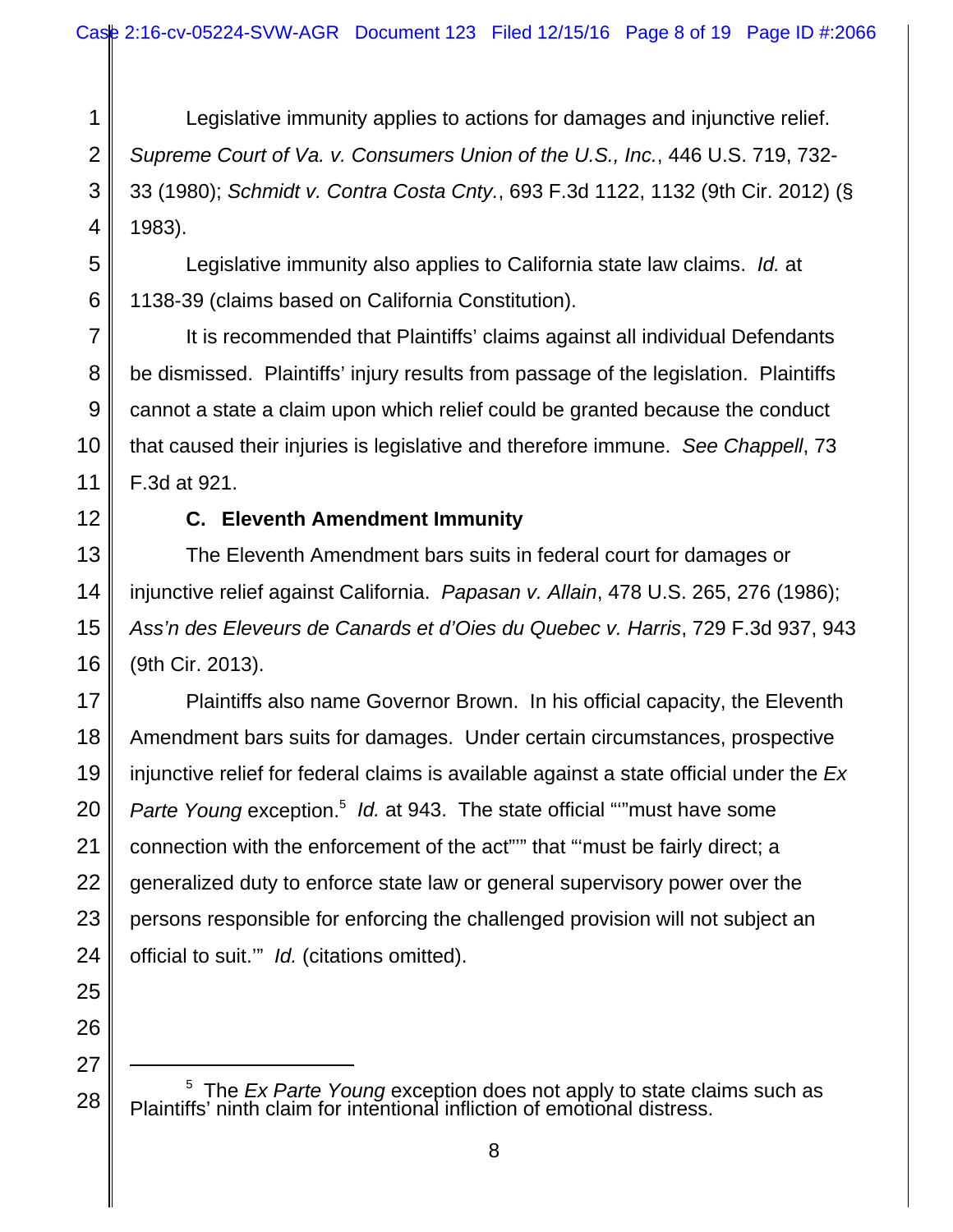Governor Brown is entitled to Eleventh Amendment immunity because his only connection to SB 277 is his general duty to enforce California law.<sup>6</sup> Defendant Gust, as First Lady, is not alleged to have any connection to the enforcement of SB 277.<sup>7</sup>

# **D. Leave to Amend the Complaint**

The FAC seeks an injunction prohibiting enforcement of SB 277 against Plaintiffs or their offspring. (FAC at 66.) This relief is not available against the named defendants for the reasons discussed above.

It is recommended that the complaint be dismissed against the named defendant with prejudice. The question is whether leave to amend is appropriate to give Plaintiffs an opportunity to name the correct defendant(s) and attempt to state viable claims. As discussed above, a *pro se* plaintiff generally should be given a statement of the complaint's deficiencies and an opportunity to cure them by amendment. *Eldridge*, 832 F.2d at 1135-36. Defendants correctly respond that a court need not grant leave to amend when amendment would be futile. *Lopez*, 203 F.3d at 1129. Nevertheless, it is recommended that the court grant leave to amend. In the event Plaintiffs choose to file a First Amended Complaint, the court provides the following guidance.

Plaintiffs allege that SB 277 is unconstitutional. (FAC at 57 ¶ 14.) In an action in the Southern District of California, a group of plaintiffs, represented by counsel, challenged SB 277 on constitutional grounds. *Whitlow v. State of*

<sup>&</sup>lt;sup>6</sup> Plaintiffs' citation to *Scheuer v. Rhodes* is not to the contrary. In that case, the claims were based on the Governor's deployment of the Ohio National Guard on the Kent State campus. 416 U.S. at 235-36. Plaintiffs did not seek prospective injunctive relief. *Id.* at 237-38. As to claims for damages, a state official in his or her individual capacity may argue for qualified immunity. *Brown v. Oregon Dep't of Corr.*, 751 F.3d 983, 989 (9th Cir. 2014).

 $7$  To the extent Gust is not shielded by Eleventh Amendment immunity, her alleged acts in support of SB 277 would be shielded by the *Noerr* doctrine and the First Amendment. *See Manistee Town Ctr. v. City of Glendale*, 227 F.3d 1090, 1093 (9th Cir. 2000) (lobbying of government protected by *Noerr* doctrine).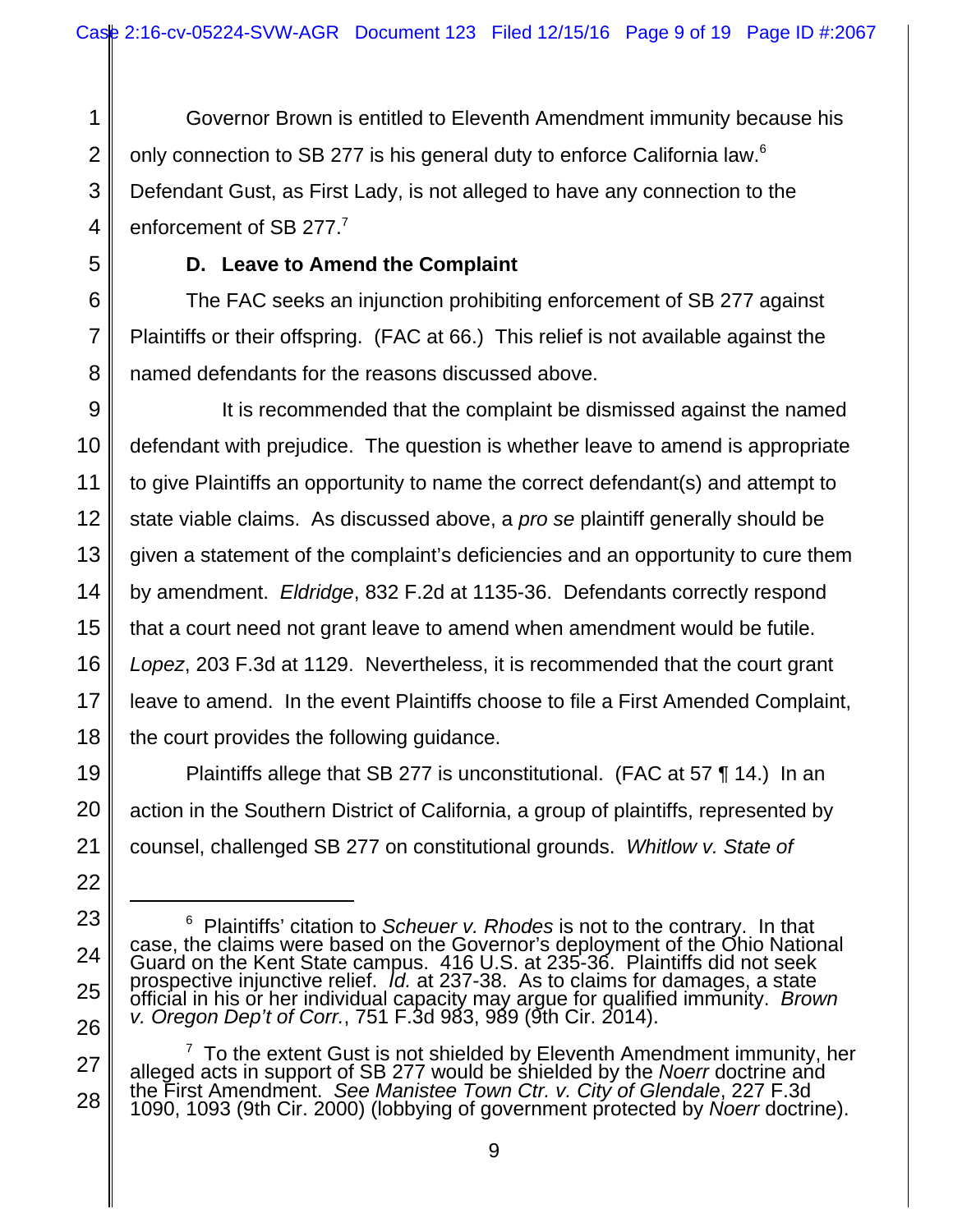California, CV 16-1715 DMS.<sup>8</sup> The court issued a well reasoned order denying Plaintiffs' motion for a preliminary injunction and the case was subsequently dismissed by the plaintiffs. *Whitlow v. State of California*, 2016 WL 6495512 (S.D. Cal. Aug. 26, 2016). This court finds the reasoning in *Whitlow* persuasive.

1

2

3

4

5

## **1. Constitutional Challenges**

6 7 8 9 10 11 12 13 14 15 16 17 18 In *Jacobson v. Commonwealth of Massachusetts*, 197 U.S. 11 (1905), the Supreme Court addressed a contention that a statute requiring vaccination was unconstitutional on the grounds of "injurious or dangerous effects of vaccination." *Id.* at 23. Jacobson contended that vaccination quite often causes serious and permanent injury to the person vaccinated and sometimes results in death; that vaccine matter is dangerous; and that he had contracted a disease produced by vaccination when he was a child, as did his son. *Id.* at 36. Jacobson argued that "a compulsory vaccination law is unreasonable, arbitrary and oppressive, and, therefore, hostile to the inherent right of every freeman to care for his own body and health in such way as to him seems best; and that the execution of such a law against one who objects to vaccination, no matter for what reason, is nothing short of an assault upon his person." *Id.* at 26. The Court rejected that argument:

But the liberty secured by the Constitution of the United States to every person within its jurisdiction does not import an absolute right in each person to be, at all times and in all circumstances, wholly freed from restraint. There are manifold restraints to which every person is necessarily subject for the common good. On any other basis organized society could not exist with safety to its members.

<sup>&</sup>lt;sup>8</sup> The defendants in the *Whitlow* case included the Superintendent of the Department of Education in his official capacity, and the director of the Department of Public Health in her official capacity.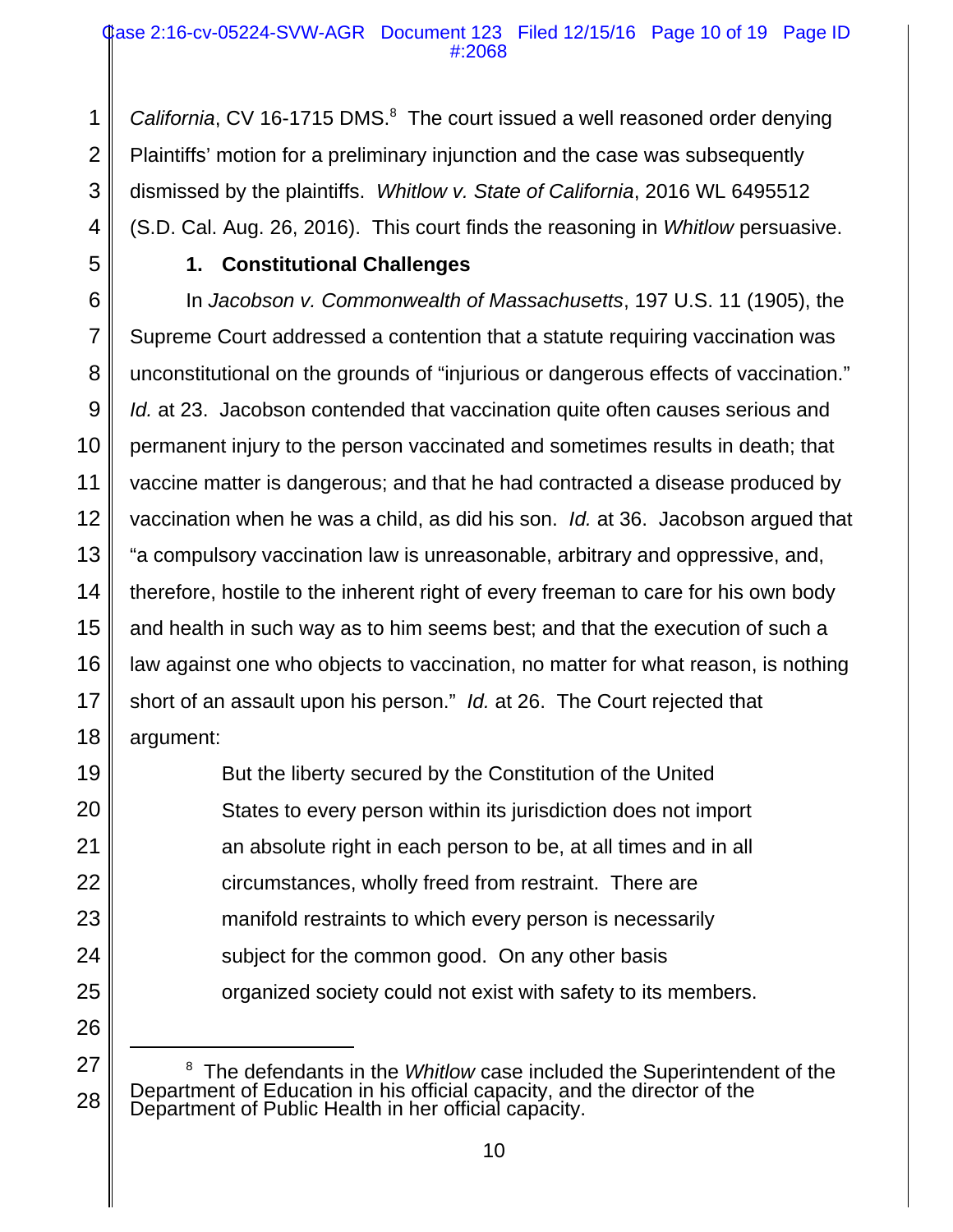Society based on the rule that each one is a law onto himself would soon be confronted with disorder and anarchy. Real liberty for all could not exist under the operation of a principle which recognizes the right of each individual person to use his own, whether in respect of his person or his property, regardless of the injury that may be done to others.

1

2

3

4

5

6

7 8 9 10 11 12 13 14 15 16 17 *Id.* The Court concluded that Jacobson could not claim exemption because of his beliefs about the dangers of vaccination. *Id.* at 37. The Court acknowledged that a state may exercise its power "in such circumstances, or by regulations so arbitrary and oppressive in particular cases, as to justify the interference of the courts to prevent wrong and oppression." *Id.* at 38. However, "we are not inclined to hold that the statute establishes the absolute rule that an adult must be vaccinated if it be apparent or can be shown with reasonable certainty that he is not at the time a fit subject of vaccination or that vaccination, by reason of his then condition, would seriously impair his health or probably cause his death. No such case is here presented. It is the case of an adult who, for aught that appears, was himself in perfect health and a fit subject of vaccination." *Id.* at 39.

18 19 20 21 22 23 24 25 26 27 28 The Supreme Court addressed a mandatory vaccination law that prevented children from attending school without a certificate of vaccination. *Zucht v. King*, 260 U.S. 174, 175 (1922). The Court noted *Jacobson* had established that "it is within the police power of a State to provide for compulsory vaccination." *Id.* at 176. The Court rejected challenges based on due process. A State could delegate to municipal authorities "to determine under what conditions health regulations shall become operative" and a municipal authority could vest in officials "broad discretion in matters affecting the application and enforcement of a health law." *Id.* Moreover, "in the exercise of the police power reasonable classification may be freely applied and that regulation is not violative of the equal protection clause merely because it is not all-embracing." *Id.* at 177.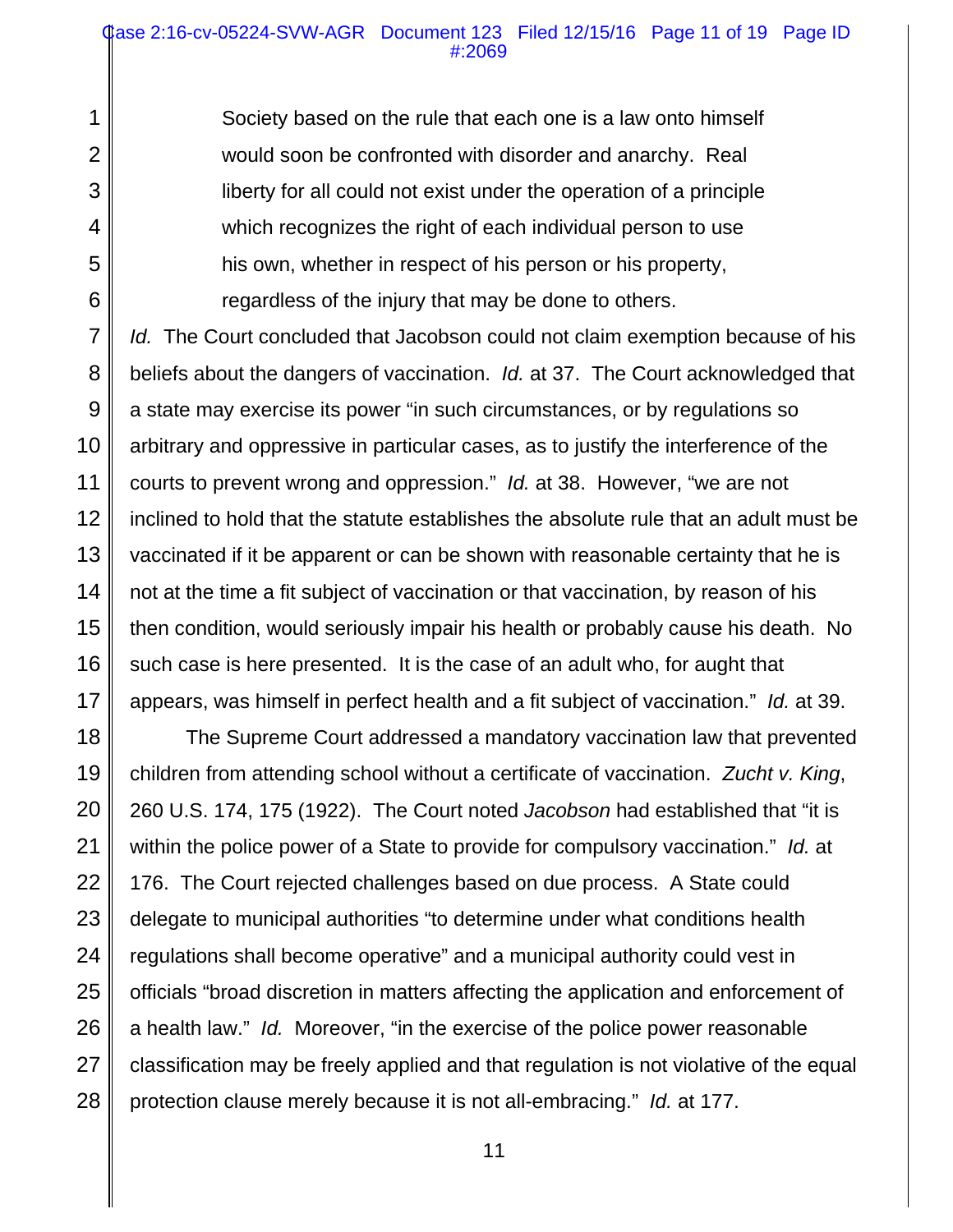### Case 2:16-cv-05224-SVW-AGR Document 123 Filed 12/15/16 Page 12 of 19 Page ID #:2070

1 2 3 4 5 6 7 8 9 10 11 In *Prince v. Massachusetts*, 321 U.S. 158 (1944), the Supreme Court addressed a defense to a conviction for violation of state child labor laws. The Court noted that a parent "cannot claim freedom from compulsory vaccination for the child more than for himself on religious grounds. The right to practice religion freely does not include liberty to expose the community or the child to communicable disease or the latter to ill health or death." *Id.* at 166-67 (footnotes omitted); *see also Phillips v. City of New York*, 775 F.3d 538, 542-43 (2d Cir.) (per curiam), *cert. denied*, 136 S. Ct. 104 (2015) (due process, free exercise of religion and equal protection); *Workman v. Mingo Cnty. Bd. of Ed.*, 419 Fed. Appx. 348, 356 (4th Cir. 2011) (free exercise of religion, equal protection and substantive due process).

12 13 14 15 The California Supreme Court rejected a constitutional challenge to a mandatory vaccination law that excluded children who were not vaccinated from enrolling in school. *Abeel v. Clark*, 84 Cal. 226 (1890). The Court concluded that vaccination is within the scope of a state's police power. *Id.* at 230.

16 17 18 19 20 21 22 23 24 25 26 27 28 The court in *Whitlow* summarized these decisions and noted: [A]lthough the decision to eliminate the PBE, which had been in existence for decades, raises principled and spirited religious and conscientious objections by genuinely caring parents and concerned citizens, the wisdom of the Legislature's decision is not for this Court to decide. *Jacobson*, 197 U.S. at 30 [] (stating the existence of medical opinion attaching little or no value to vaccination as a means of preventing spread of smallpox was of no moment; it was for the Legislature, and not the court, to determine the most effective method of protecting the public against disease). The objections and concerns with SB 277 were presented to the Legislature, and it decided to proceed with the law over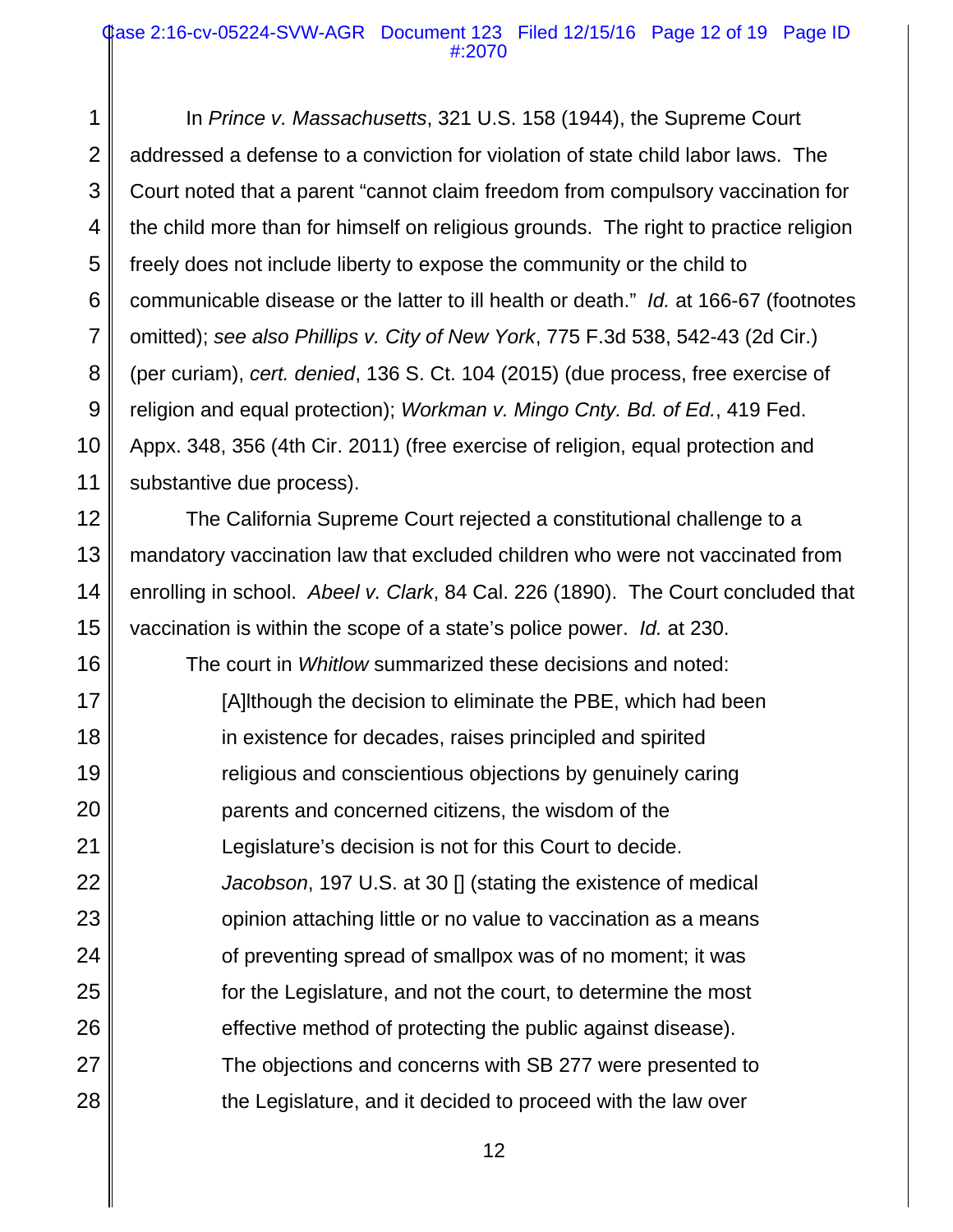those objections. Whether those objections were valid is not for this Court to decide. Rather, the Court is concerned only with whether the law is constitutional.

*Whitlow*, 2016 WL 6495512 at \*4.

1

2

3

4

5

## **a. Free Exercise of Religion**

6 7 8 9 10 11 12 13 Plaintiffs in this case argue that the First Amendment protects both religious and personal freedoms. (FAC at 60 ¶ 181.) The *Whitlow* court properly held that personal beliefs, as distinguished from religious beliefs, are not protected by the First Amendment. *Wisconsin v. Yoder*, 406 U.S. 205, 215 (1972) ("A way of life, however virtuous and admirable, may not be interposed as a barrier to reasonable state regulation of education if it is based on purely secular consideration; to have the protection of the Religion Clauses, the claims must be rooted in religious belief.").

14 15 16 17 18 19 20 21 22 23 24 25 26 27 28 Plaintiffs allege that SB 277 requires them "to waive their rights under their deeply held spiritual beliefs and training to comply with SB 277." (FAC at 60 ¶ 181.) The court assumes that this allegation refers to a religious belief. As discussed above, the Supreme Court has stated that "[t]he right to practice religion freely does not include liberty to expose the community or the child to communicable disease or the latter to ill health or death." *Prince*, 321 U.S. at 166-67 (footnote omitted). The Second Circuit has held that "mandatory vaccination as a condition for admission to school does not violate the Free Exercise Clause." *Phillips*, 775 F.3d at 543. Although New York law allows an exemption for parents with genuine and sincere religious beliefs, the *Phillips* court acknowledged that, in this respect, "New York law goes beyond what the Constitution requires." *Id.* The unpublished Fourth Circuit case on which *Phillips* relied held that "the West Virginia statute requiring vaccinations as a condition of admission to school does not unconstitutionally infringe Workman's right to free exercise." *Workman*, 419 Fed. Appx. at 353-54 (collecting cases).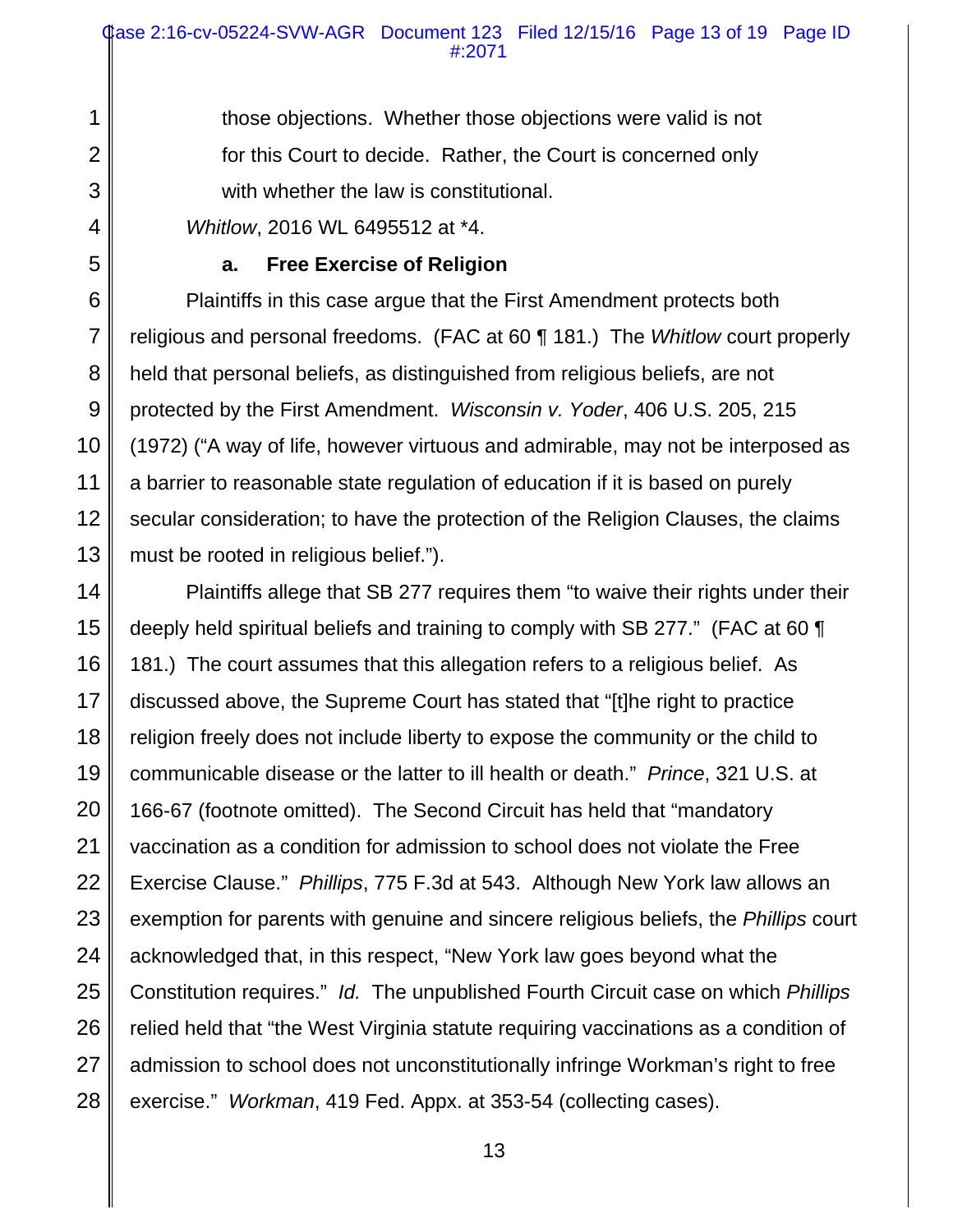### Case 2:16-cv-05224-SVW-AGR Document 123 Filed 12/15/16 Page 14 of 19 Page ID #:2072

1 2 3 4 5 6 7 Plaintiffs also assert a claim under the California Constitution as a basis for relief under § 1983. (FAC at 60-61 ¶ 182.) To state a claim under § 1983, a plaintiff must allege a violation of "a right secured by the Constitution or laws of the United States." *Long v. Cnty. of Los Angeles*, 442 F.3d 1178, 1185 (9th Cir. 2006). Moreover, the California Supreme Court reaffirmed *Abeel* in *French v. Davidson*, 143 Cal. 658, 661-62 (1904) (affirming denial of writ of mandate to compel enrollment of children to schools without vaccinations).

8

### **b. Fourth Amendment**

9 10 11 12 13 14 15 16 17 18 The Fourth Amendment protects "the right of the people to be secure in their persons, houses, papers, and effects, against unreasonable searches and seizures." It is not clear how Plaintiffs believe SB 277 violates the Fourth Amendment. To the extent Plaintiffs allege violation of a right to medical privacy, the Supreme Court has held that: "A student's privacy interest is limited in a public school environment where the State is responsible for maintaining discipline, health, and safety. Schoolchildren are routinely required to submit to physical examinations and vaccinations against disease." *Bd. of Ed. v. Earls*, 536 U.S. 822, 830-31 (2002) (upholding school drug testing policy requiring students who participate in competitive extracurricular activities to submit to drug testing).

19

## **c. Due Process**

20 21 22 23 24 25 26 27 28 Plaintiffs allege that SB 277 requires them to submit to "unwanted injections of poisons" that constitute "felony assault with intent to do serious harm, including but not limited to maiming and or killing the individual" without due process of law. (FAC at 61-62 ¶ 185.) Plaintiffs assert a right of self defense. (*Id.* at 62 ¶ 186.) As discussed above, Plaintiffs' due process claims are foreclosed by *Zucht*. 260 U.S. at 176 (rejecting due process challenge to exclusion from schools of children who did not have certificates and refused to submit to vaccination); *Phillips*, 775 F.3d at 542-43 (rejecting substantive due process challenge; "Plaintiffs argue that a growing body of scientific evidence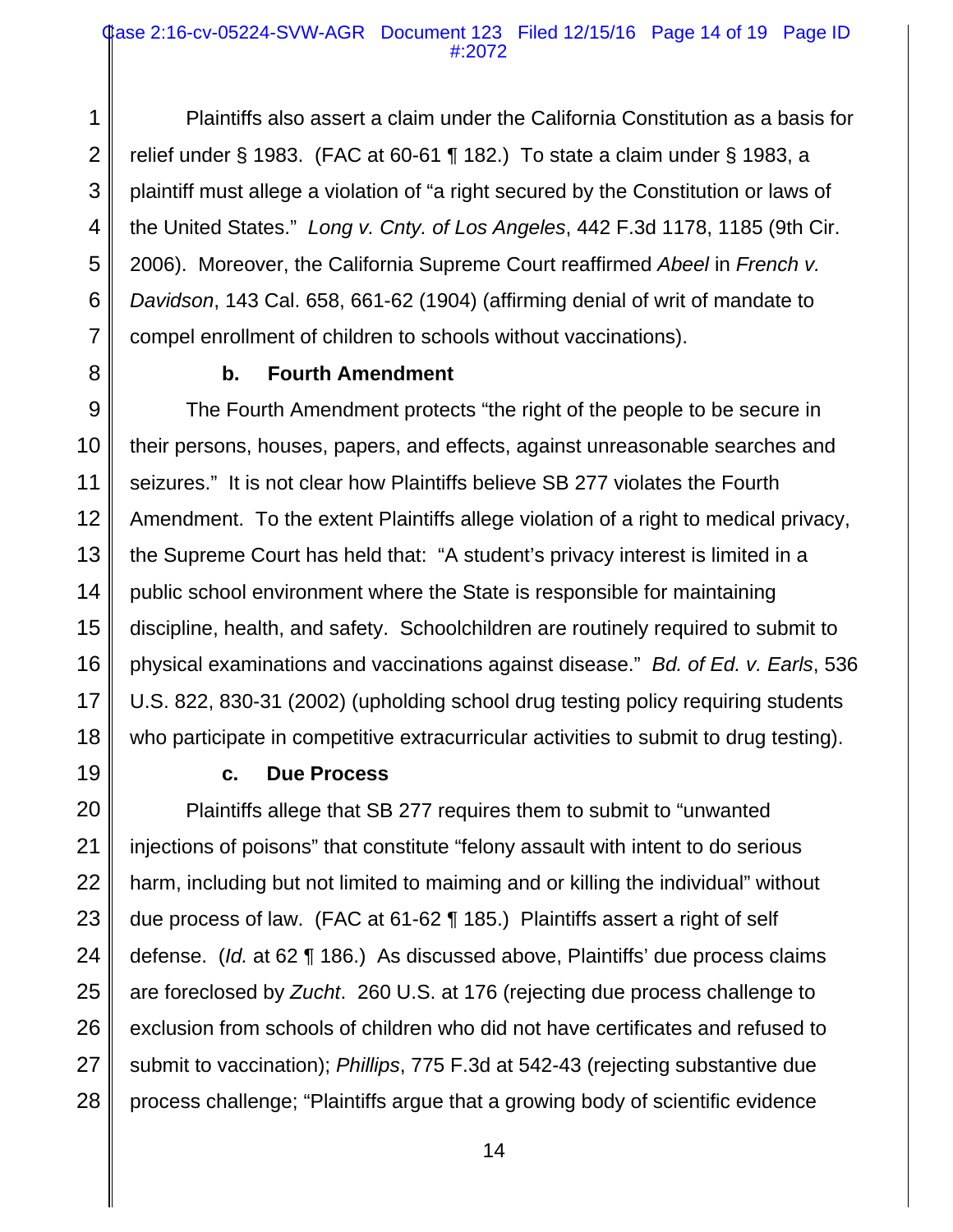### Case 2:16-cv-05224-SVW-AGR Document 123 Filed 12/15/16 Page 15 of 19 Page ID #:2073

1 2 3 4 5 demonstrates that vaccines cause more harm to society than good, but as *Jacobson* made clear, that is a determination for the legislature, not the individual objectors."); *Workman*, 419 Fed. Appx. at 355-56 (rejecting substantive due process challenge to mandatory vaccination statute); *Whitlow*, 2016 WL 6495512 at \*7 (rejecting substantive due process challenge to SB 277).

6

7

8

9

10

## **d. Equal Protection**

Plaintiffs allege that SB 277 discriminates against their children "due to the status of their vaccination schedules not their state of health at the time of entering school." (FAC at 63 ¶ 188.) It appears Plaintiffs are attempting to state an equal protection claim.

11 12 13 14 15 16 17 18 19 20 21 22 23 24 25 26 27 The Equal Protection Clause "is essentially a direction that all persons similarly situated should be treated alike." *City of Cleburne v. Cleburne Living Center*, 473 U.S. 432, 439 (1985). Children who are vaccinated are not similarly situated to children who are not vaccinated. *Whitlow*, 2016 WL 6495512 at \*6; *see Wright v. Incline Village Gen. Improvement Dist.*, 665 F.3d 1128, 1140 (9th Cir. 2011) ("Evidence of different treatment of unlike groups does not support an equal protection claim."). Plaintiffs have not alleged that children with PBEs are a suspect class and or that the classifications burden a fundamental right. *San Antonio Independent Sch. Dist. v. Rodriguez*, 411 U.S. 1, 35 (1973) ("Education . . . is not among the rights afforded explicit protection under our Federal Constitution. Nor do we find any basis for saying it is implicitly so protected."). Thus, the classifications are subject to rational basis review. *Whitlow*, 2016 WL 6495512 at \*6. "[T]here is a rational basis for treating children with PBEs differently from other children: The former are not completely vaccinated, if at all, while the latter are fully vaccinated. Allowing the latter to attend school and excluding the former is rationally related to the State's interest in protecting public health and safety." *Id.*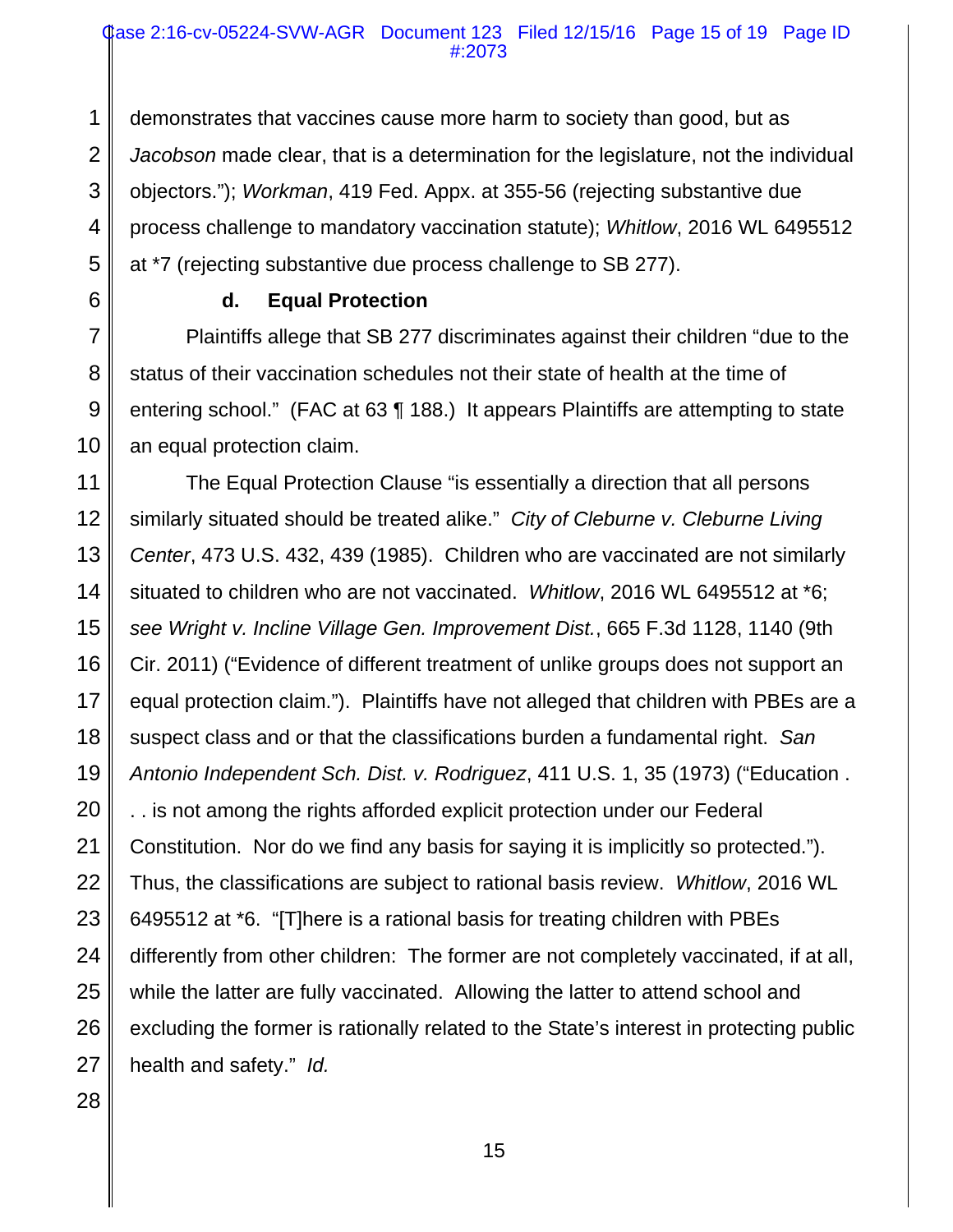### **e. 42 U.S.C. § 1986**

Section 1986 imposes liability on a person who knows of an impending violation of § 1985 but neglects or refuses to prevent it. *Karim-Panahi*, 839 F.2d at 626. "A claim can be stated under section 1986 only if the complaint contains a valid claim under section 1985." *Id*.; *see also McCalden v. California Library Ass'n*, 955 F.2d 1214, 1223 (9th Cir. 1990) (same). Plaintiffs' failure to allege a claim under § 1985 is fatal to any claim under § 1986.

1

2

3

4

5

6

7

8

## **f. Other Amendments**

9 10 11 12 13 Plaintiffs cannot state a claim under the Ninth Amendment, which "has not been interpreted as independently securing any constitutional rights for purposes of making out a constitutional violation." *Schowengerdt v. United States*, 944 F.2d 483, 490 (9th Cir. 1991); *see also San Diego Cnty. Gun Rights Comm. v. Reno*, 98 F.3d 1121, 1125 (9th Cir. 1996).

14 15 Plaintiffs allege no facts supporting a claim of involuntary servitude under the Thirteenth Amendment.

16

19

## **g. Criminal Statutes**

17 18 Plaintiffs assert violations of various criminal statutes. 18 U.S.C. §§ 175, 178, 241, 242. Private individuals may not prosecute others for alleged crimes. As explained succinctly by the First Circuit:

20 21 22 23 24 25 26 27 28 Not only are we unaware of any authority for permitting a private individual to initiate a criminal prosecution in his own name in a United States District Court, but also to sanction such a procedure would be to provide a means to circumvent the legal safeguards provided for persons accused of crime, such as arrest by an officer on probable cause or pursuant to a warrant, prompt presentment for preliminary examination by a United States Commissioner or other officer empowered to commit persons charged with offenses against the United States, and, in this case, indictment by a grand jury.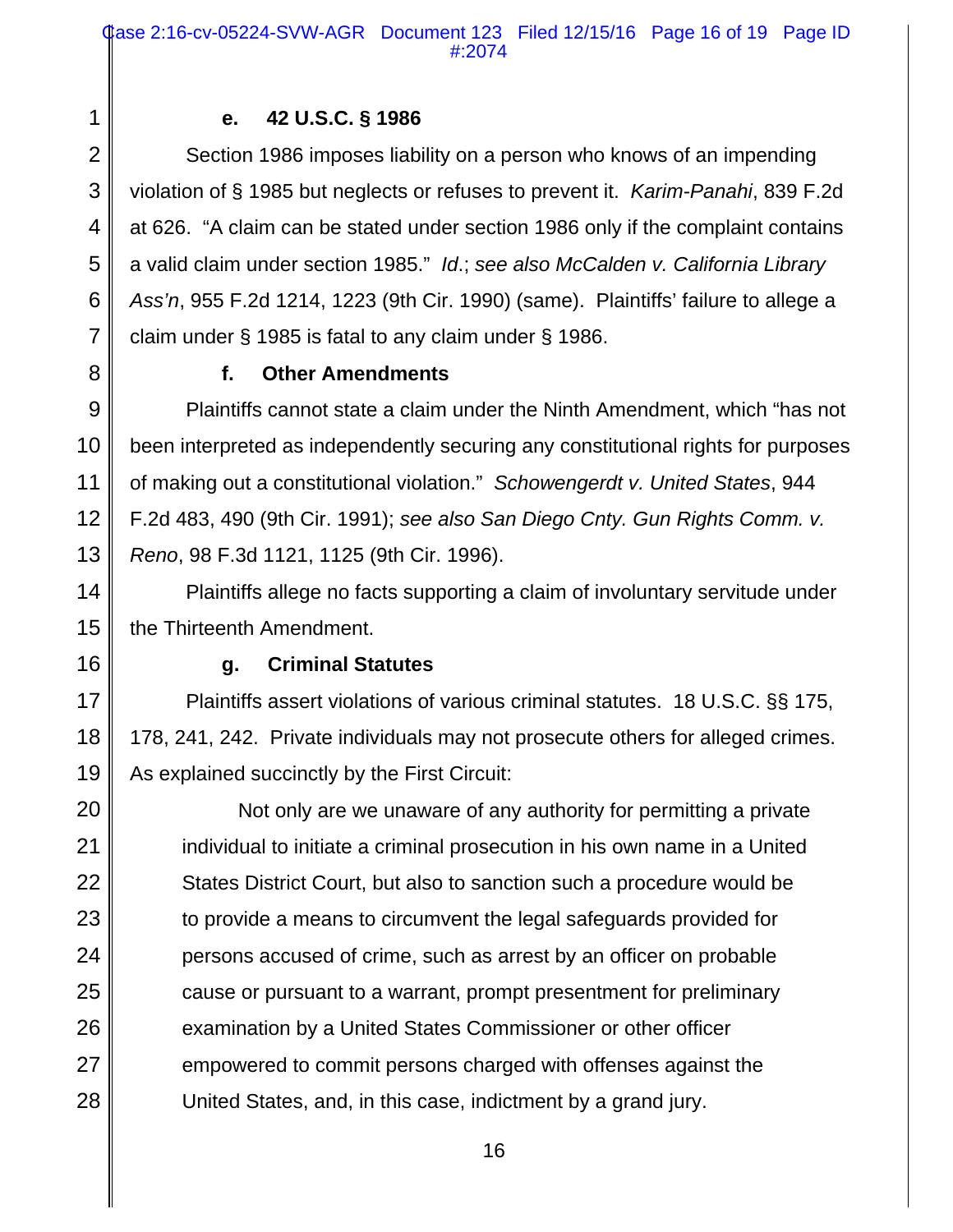*Keenan v. McGrath*, 328 F2d. 610, 611 (1st Cir. 1964).

The Supreme Court has not inferred a private right of action from the existence of a criminal statute. *Central Bank of Denver v. First Interstate Bank of Denver*, 511 U.S. 164, 190 (1994) ("we have not suggested that a private right of action exists for all injuries caused by violations of criminal prohibitions").

When, as here, the criminal statutes do not expressly provide for a private right of action, the court examines four factors: (1) whether the plaintiff is one of the class for whose especial benefit the statute was enacted; (2) whether Congress explicitly or implicitly indicated an intent to create a private remedy; (3) whether an implied private right of action would be consistent with the statute's underlying purposes; and (4) whether an implied cause of action would be in an area traditionally relegated to state law. *Cort v. Ash*, 422 U.S. 66, 78 (1975).

The "central inquiry remains whether Congress intended to create, either expressly or by implication, a private cause of action." *Touche Ross v. Redington*, 442 U.S. 560, 575 (1979). If Congress did not intend to create a private right of action, a court need not consider the other factors. *Logan v. U.S. Bank NA*, 722 F.3d 1163, 1170-71 (9th Cir. 2013). Plaintiffs have not argued any basis for finding a private right of action under these criminal statutes. *Aldabe v. Aldabe*, 616 F.2d 1089, 1092 (9th Cir. 1980) (per curiam) (no private right of action under §§ 241-42).

**h. Civil RICO**

Plaintiffs allege RICO claims under 18 U.S.C. § 1961 and § 1962(a), (d) based on enactment of SB 277. (FAC at 47 ¶¶ 140-41.) As explained above, Plaintiffs' claims are barred by legislative immunity.

The court is hard pressed to see any way in which Plaintiffs' challenge to SB 277 could plausibly fall within RICO. Section 1961 contains only the definitions. In the event Plaintiffs attempt to amend the RICO claims, Plaintiffs are advised that they must allege injury to their business or property by reason of

28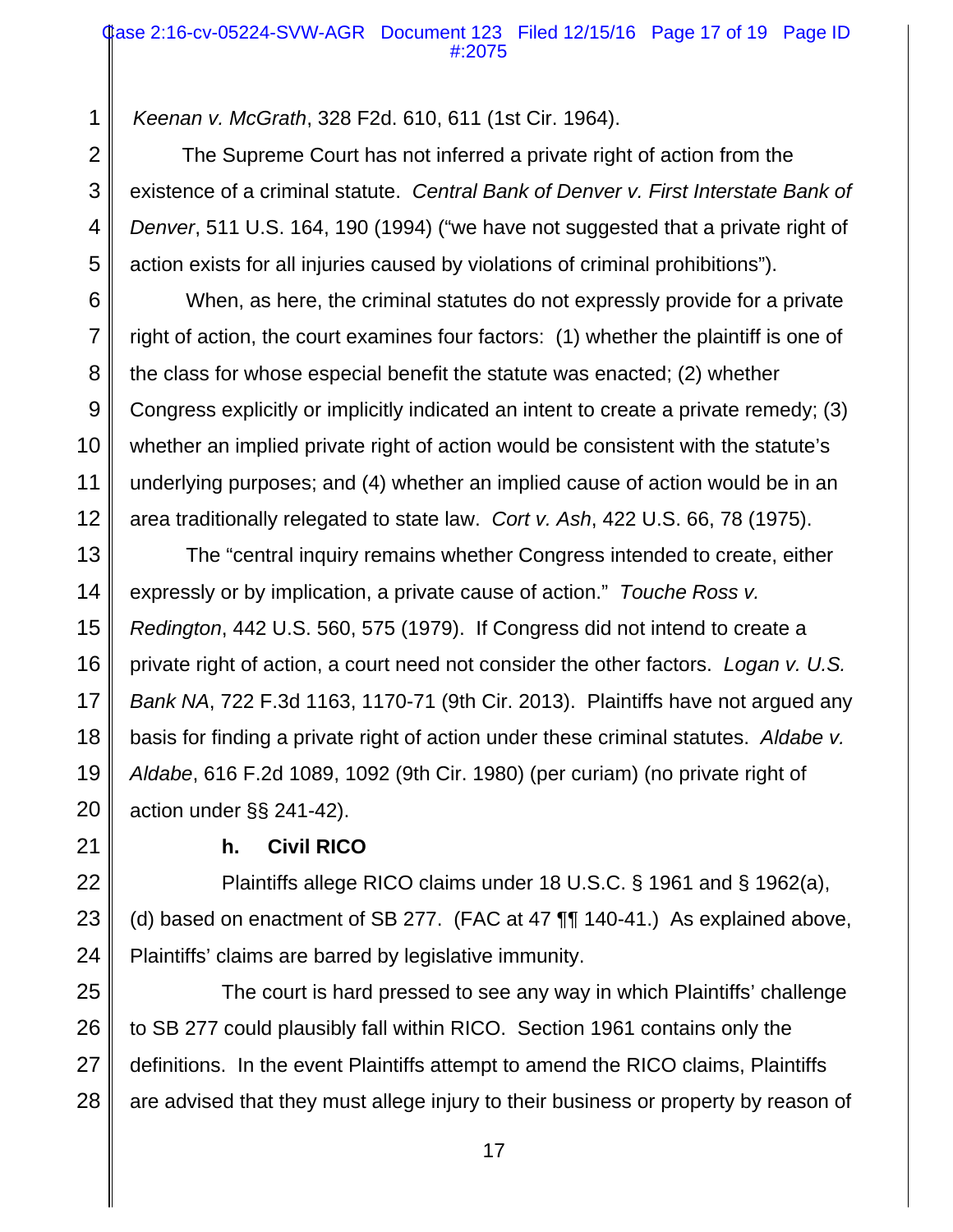2 a violation of § 1962. *Sedima, S.P.R.L. v. Imrex Co.*, 473 U.S. 479, 495-97 (1985). The FAC does not contain allegations of injury to Plaintiffs' business or property.

Section 1962(a) provides that it is unlawful "for any person who has received any income derived, directly or indirectly, from a pattern of racketeering activity . . . to use or invest . . . any part of such income . . . in . . . operation of . . . any enterprise." The FAC contains no such allegations. Moreover, under § 1962(a), Plaintiffs must "allege facts tending to show that he or she was injured by the use or investment of racketeering income." *Nugget Hydroelectric, L.P. v. Pacific Gas & Elec. Co.*, 981 F.2d 429, 437 (9th Cir. 1992). Injury from alleged racketeering acts that generated the income is not sufficient. *Id.*

Absent allegations of a viable RICO violation, Plaintiffs' allegations of a conspiracy to violate RICO under § 1962(d) also fail to state a claim. *Sanford v. MemberWorks*, 625 F.3d 550, 559 (9th Cir. 2010).

### **IV.**

### **RECOMMENDATION**

For the reasons discussed above, it is recommended that the district court issue an order (1) accepting this Report's findings and recommendation; (2) dismissing without prejudice under Fed. R. Civ. P. 4(m) the following defendants: Dan Baker, Robbie Black, Robbie Block, Cindy Block, Candace Chen, Kristen Cooper, George Eskin, Sky Hill, Douglas Jackson, Annie Lam, Sue Lemke, Kevin McCarthy, Judy McCarthy, Erika McGuire, Diana Nazarian, Laura L. Quirk, Kathy Stone, Jane Wood and Pat or Pak Lafkas; (3) granting Defendants' motion to dismiss the First Amended Complaint; (4) dismissing the First Amended